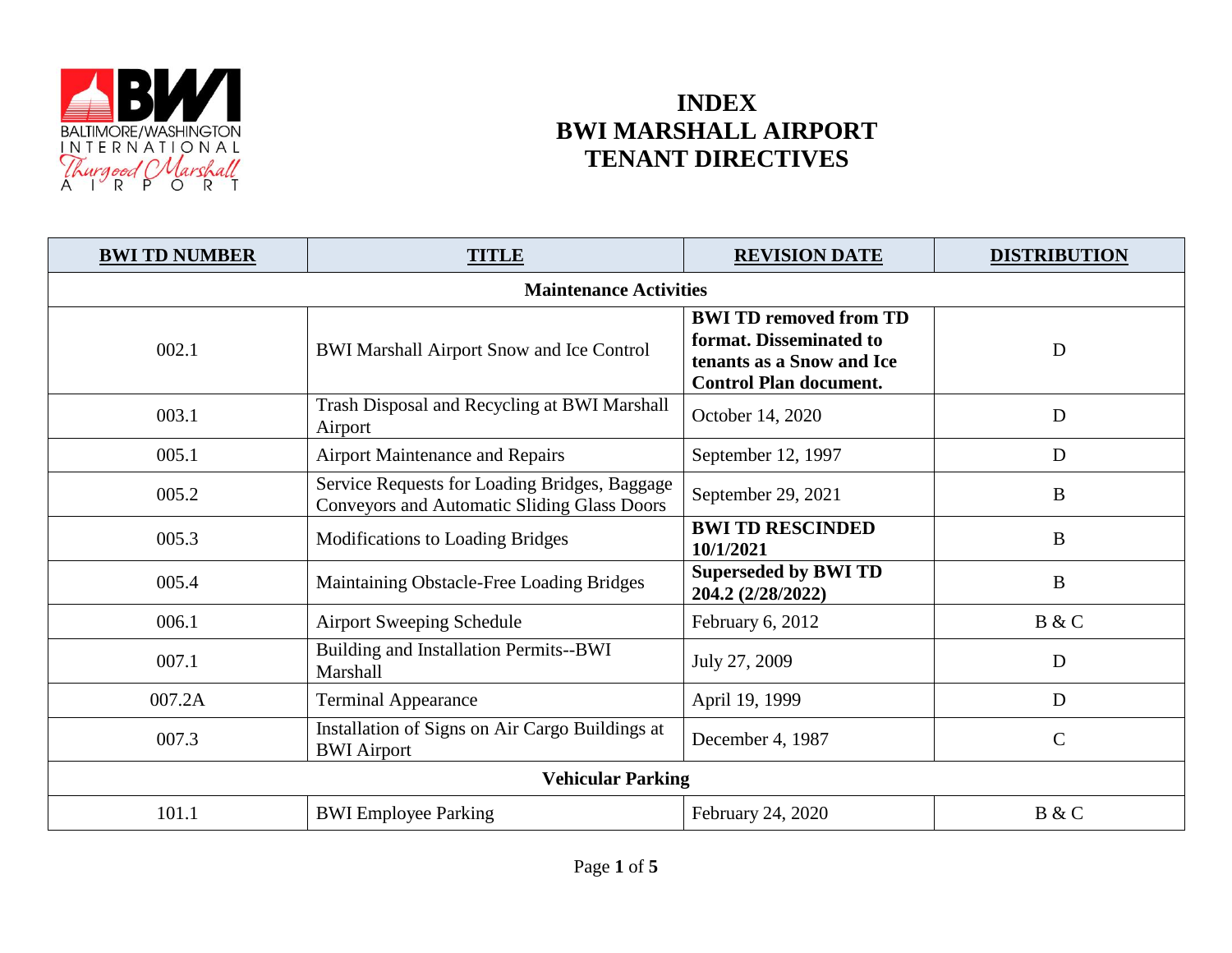| <b>BWI TD NUMBER</b>       | <b>TITLE</b>                                                                         | <b>REVISION DATE</b>                             | <b>DISTRIBUTION</b> |
|----------------------------|--------------------------------------------------------------------------------------|--------------------------------------------------|---------------------|
| 101.2                      | <b>BWI Tenant Employee Assigned Parking</b>                                          | August 27, 2002                                  | B & C               |
| 105.1                      | <b>BWI Airport Terminal Roadway Parking</b>                                          | August 10, 1994                                  | D                   |
| 105.2                      | Upper/Lower Level Inner Roadway Access at<br><b>BWI</b> Marshall                     | December 29, 2011                                | D                   |
| <b>Airfield Operations</b> |                                                                                      |                                                  |                     |
| 200.1                      | Airfield Inspections                                                                 | November 19, 2003                                | D                   |
| 200.2                      | Airfield Vehicle Registration Program                                                | August 7, 2017                                   | B & C               |
| 200.3                      | Identification of Equipment within the Air<br><b>Operations Area at BWI Marshall</b> | October 3, 2011                                  | D                   |
| 202.1                      | Airfield Operators Permit Program                                                    | April 28, 2021                                   | B & C               |
| 203.1                      | <b>Aircraft Pushback Procedures</b>                                                  | October 14, 2020                                 | B & C               |
| 204.2                      | BWI Marshall Airport Loading Bridge<br><b>Certification and Equipment Procedures</b> | February 28, 2022                                | $\bf{B}$            |
| 204.3                      | Monitoring of Aircraft Loading Bridges While<br>Mated to Aircraft                    | <b>Superseded by BWI TD</b><br>204.2 (2/28/2022) | $\, {\bf B}$        |
| 205.2                      | North Air Cargo Ramp Parking                                                         | July 24, 2000                                    | B & C               |
| 206.1                      | Charter Air Carrier Operations in the BWI<br><b>Airport General Aviation Complex</b> | March 23, 1990                                   | D                   |
| 207.2                      | Washing of Airport Tenants' Vehicles and<br>Equipment                                | August 13, 1996                                  | B & C               |
| 209.1                      | Mobile Lounge (Planemate) Policy and<br><b>Operating Procedures</b>                  | <b>BWI TD RESCINDED</b><br>10/1/2021             | $\mathbf{B}$        |
| 210.1                      | Vehicle Operational Procedures on Airfield<br>Ramp Roadways                          | November 19, 2003                                | $\bf{B}$            |
| 211.2                      | Assignment and Use of Gates and Gate<br>Holdrooms at BWI Marshall Airport            | January 24, 2019                                 | $\bf{B}$            |
| 212.1                      | Parking Fueling Vehicles                                                             | August 21, 1986                                  | D                   |
| 212.2                      | Aircraft Self-Fueling Operations at BWI<br>Airport                                   | February 22, 1990                                | $\bf{B}$            |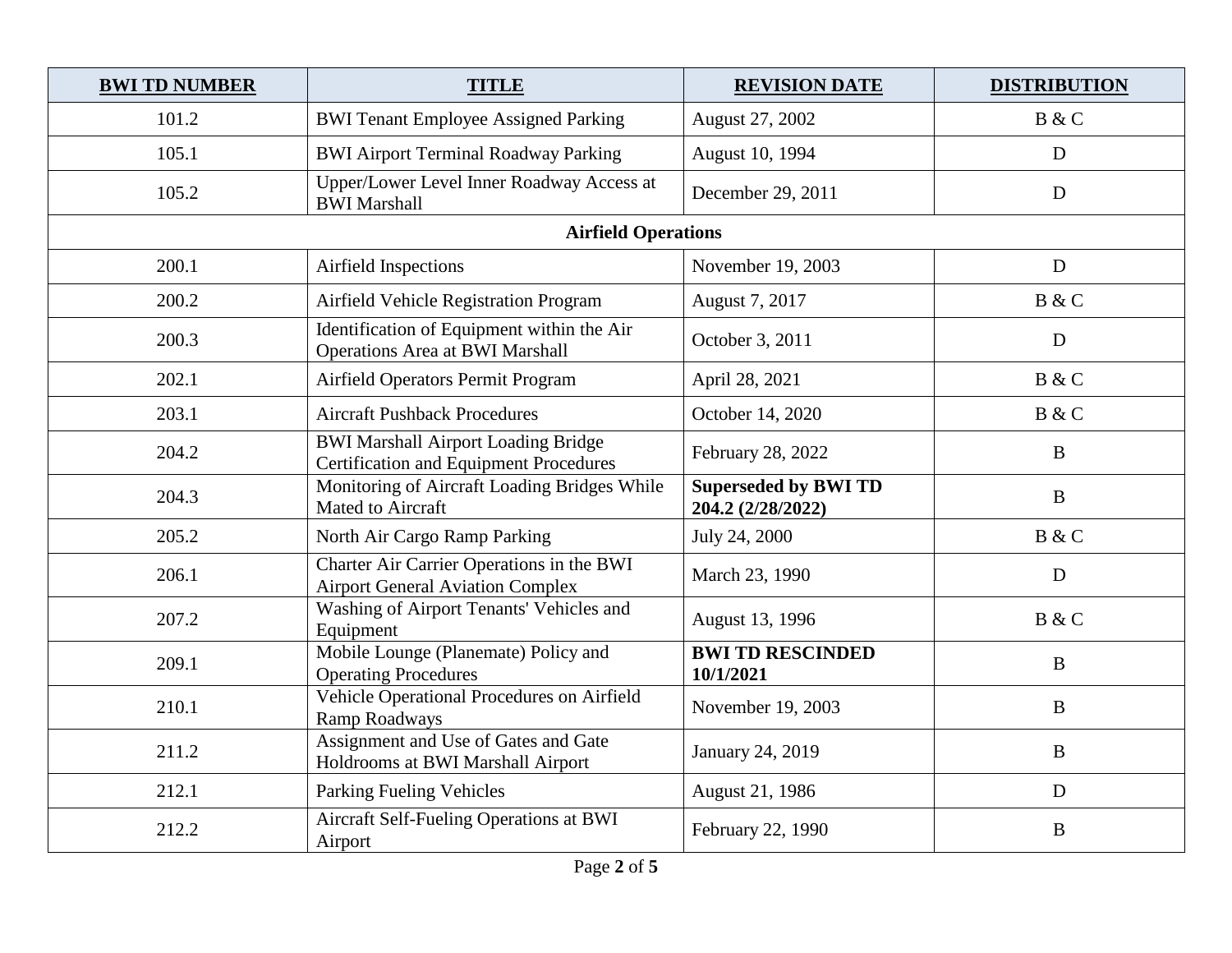| <b>BWI TD NUMBER</b>                | <b>TITLE</b>                                                                                                                                         | <b>REVISION DATE</b> | <b>DISTRIBUTION</b> |
|-------------------------------------|------------------------------------------------------------------------------------------------------------------------------------------------------|----------------------|---------------------|
| 213.1                               | Performance Requirements for the Ground<br>Handling of Passenger Carrying Air Carriers<br>and Commercial Operators of Large Aircraft                 | June 8, 1993         | B                   |
| 213.2                               | Passengers Held on Aircraft                                                                                                                          | December 5, 2011     | D                   |
| 214.1                               | Use of the FAA Ground Control Frequency                                                                                                              | November 19, 2003    | D                   |
| 215.1                               | <b>Aircraft Deicing Procedures at BWI Marshall</b><br>Airport                                                                                        | October 1, 2021      | D                   |
| 215.2                               | Glycol Above-Ground Storage Tank Standards<br>for Design, Location and Operation                                                                     | November 24, 2014    | D                   |
| <b>Emergency and Security</b>       |                                                                                                                                                      |                      |                     |
| 300.2                               | Airport Anti-Hijack/Emergency Alert<br><b>Telephone Network</b>                                                                                      | January 4, 1994      | $\, {\bf B}$        |
| 301.1                               | <b>BWI</b> Employee Identification Program                                                                                                           | August 12, 1993      | D                   |
| 301.2                               | Penalties for Violations of the BWI Airport<br><b>Security Plan</b>                                                                                  | January 25, 1999     | D                   |
| 302.1                               | Security Lock and Key Control at All Perimeter<br>Gates and Cargo Facilities at BWI Airport                                                          | August 16, 2007      | D                   |
| 302.2                               | Security Screening of Vehicles and Individuals<br>Entering the Security Identification Display<br>Area at BWI                                        | October 17, 2001     | D                   |
| 303.1                               | <b>Terminal Ramp Level Emergency Phones</b>                                                                                                          | December 17, 2003    | D                   |
| <b>Business Management Services</b> |                                                                                                                                                      |                      |                     |
| 400.1                               | Control of Keys and Locks for Leased<br>Facilities, BWI Airport                                                                                      | September 30, 1997   | D                   |
| 401.1                               | <b>Standard Rates and Fees at BWI Marshall</b><br>Airport                                                                                            | May 13, 2022         | $\mathbf{A}$        |
| 402.1                               | Minimum Standards for Air Carrier<br><b>Commercial Aeronautical Activities at</b><br>Baltimore/Washington International Thurgood<br>Marshall Airport | July 7, 2017         | $\mathbf{A}$        |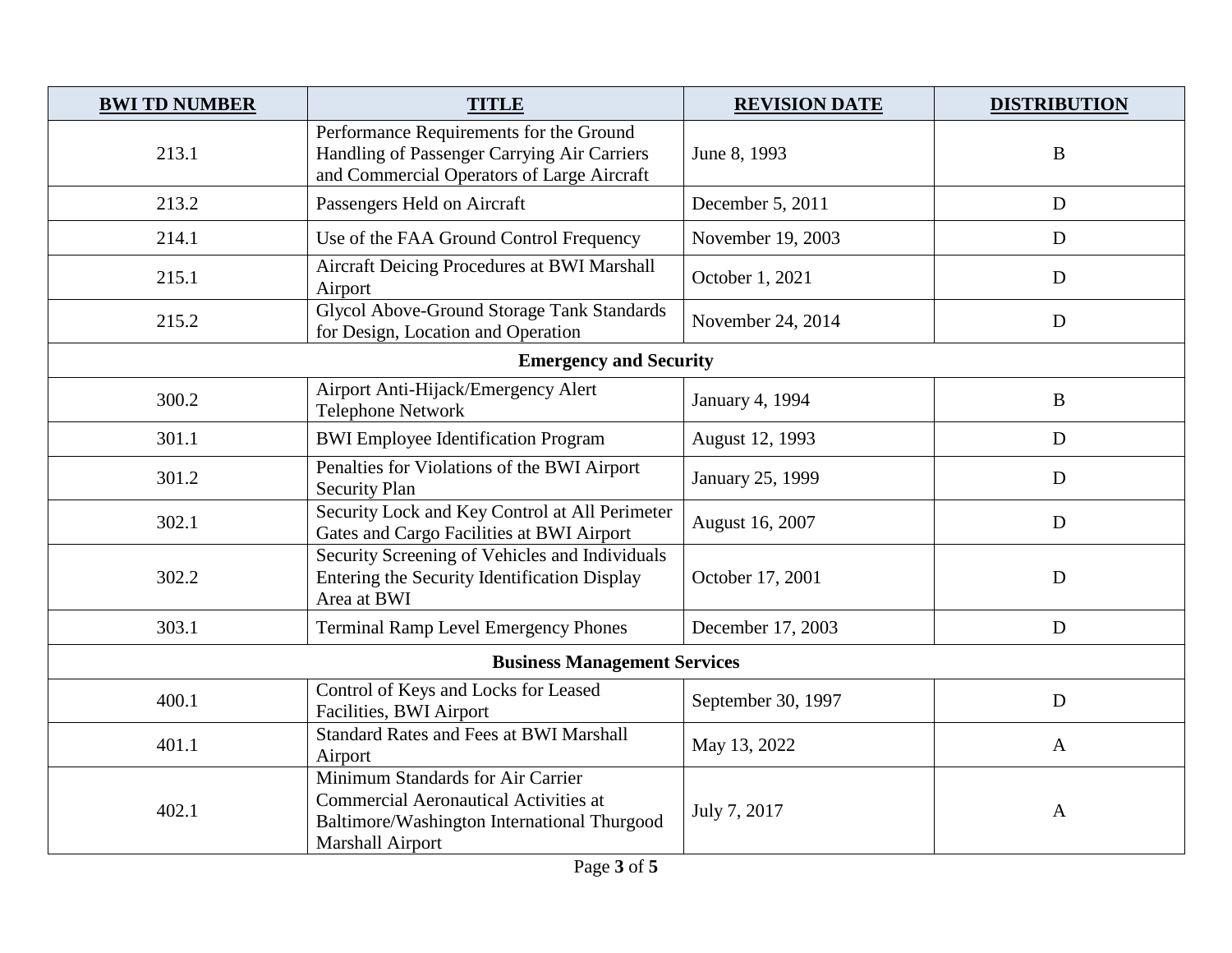| <b>BWI TD NUMBER</b>       | <b>TITLE</b>                                                                                                                                                                                         | <b>REVISION DATE</b>                 | <b>DISTRIBUTION</b> |
|----------------------------|------------------------------------------------------------------------------------------------------------------------------------------------------------------------------------------------------|--------------------------------------|---------------------|
| 402.2                      | Leasing of Maryland Aviation Administration<br>Space in Baltimore/Washington International<br>Thurgood Marshall Airport Cargo and Ground<br><b>Service Equipment Buildings</b>                       | January 21, 2022                     | $\mathcal{C}$       |
|                            | <b>Environmental Protection</b>                                                                                                                                                                      |                                      |                     |
| 500.1                      | Proper Use of Maryland Aviation<br>Administration (MAA) Common Use Potable<br><b>Water Cabinets</b>                                                                                                  | <b>BWI TD RESCINDED</b><br>10/1/2021 | $\bf{B}$            |
| 501.1                      | <b>BWI Marshall Airport Noise Abatement</b><br>Procedures                                                                                                                                            | October 7, 2021                      | D                   |
| 502.1                      | Hazardous Fuel/Oil, Material & Sewage<br>Responsibilities                                                                                                                                            | July 6, 2007                         | A                   |
| 502.2                      | <b>Airport Waste Disposal Facility Schedule</b>                                                                                                                                                      | January 28, 2022                     | $\mathbf B$         |
| 502.3                      | Drum/Container Markings, Storage and<br>Disposal                                                                                                                                                     | February 15, 1994                    | D                   |
| 502.4                      | Aboveground/Underground Storage Tank<br><b>Registration at BWI Airport</b>                                                                                                                           | November 16, 1990                    | D                   |
| 502.5                      | Identification of the Fire Hazards of Stored<br>Materials                                                                                                                                            | July 1, 1996                         | B & C               |
| <b>Terminal Activities</b> |                                                                                                                                                                                                      |                                      |                     |
| 601.1                      | Proselytizing Activities in the BWI Marshall<br><b>Passenger Terminal</b>                                                                                                                            | September 5, 2014                    | D                   |
| 602.1                      | Picketing and Demonstrating                                                                                                                                                                          | September 5, 2014                    | D                   |
| 603.1                      | Rental of BWI Marshall Conference Room for<br><b>Airport Tenant and Non-Airport Organizations</b>                                                                                                    | June 17, 2008                        | $\bf{B}$            |
| 606.1                      | Operation of the Multiple-User Flight<br>Information Display System (MUFIDS), Flight<br>Information Display System (FIDS), and<br>Baggage Information Display System (BIDS) at<br><b>BWI</b> Airport | August 21, 1989                      | $\boldsymbol{B}$    |